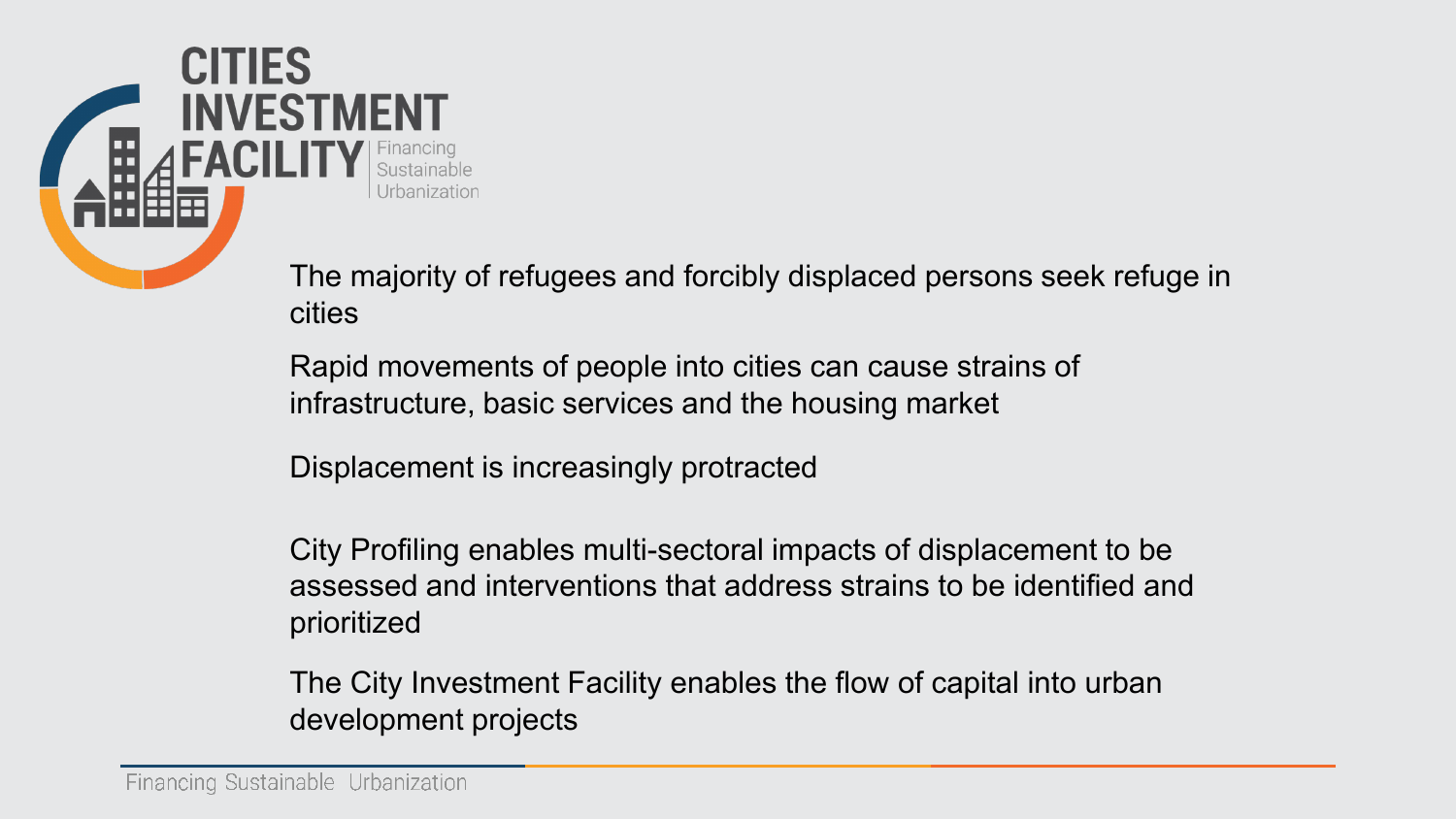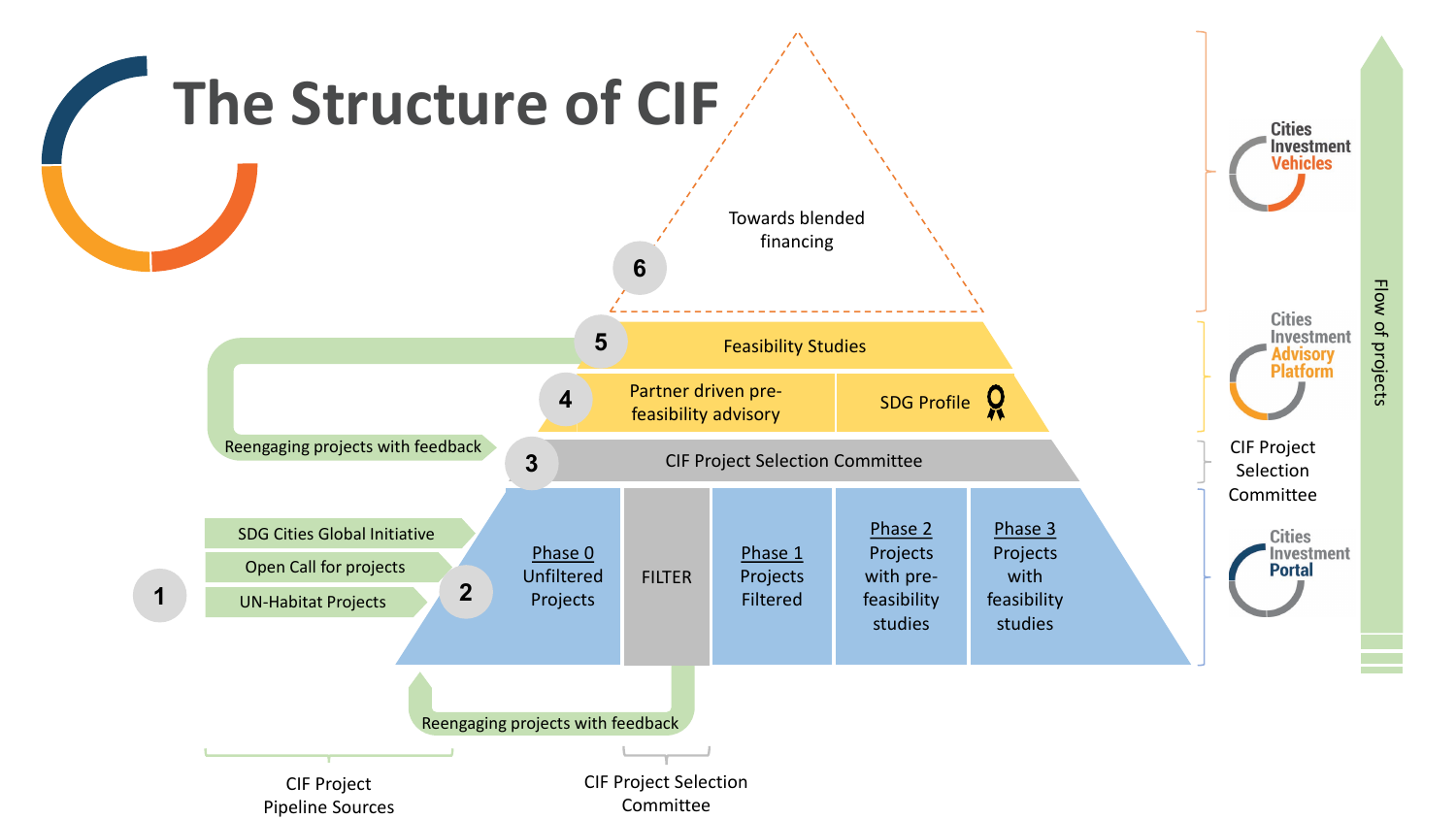



\*As of October 2020